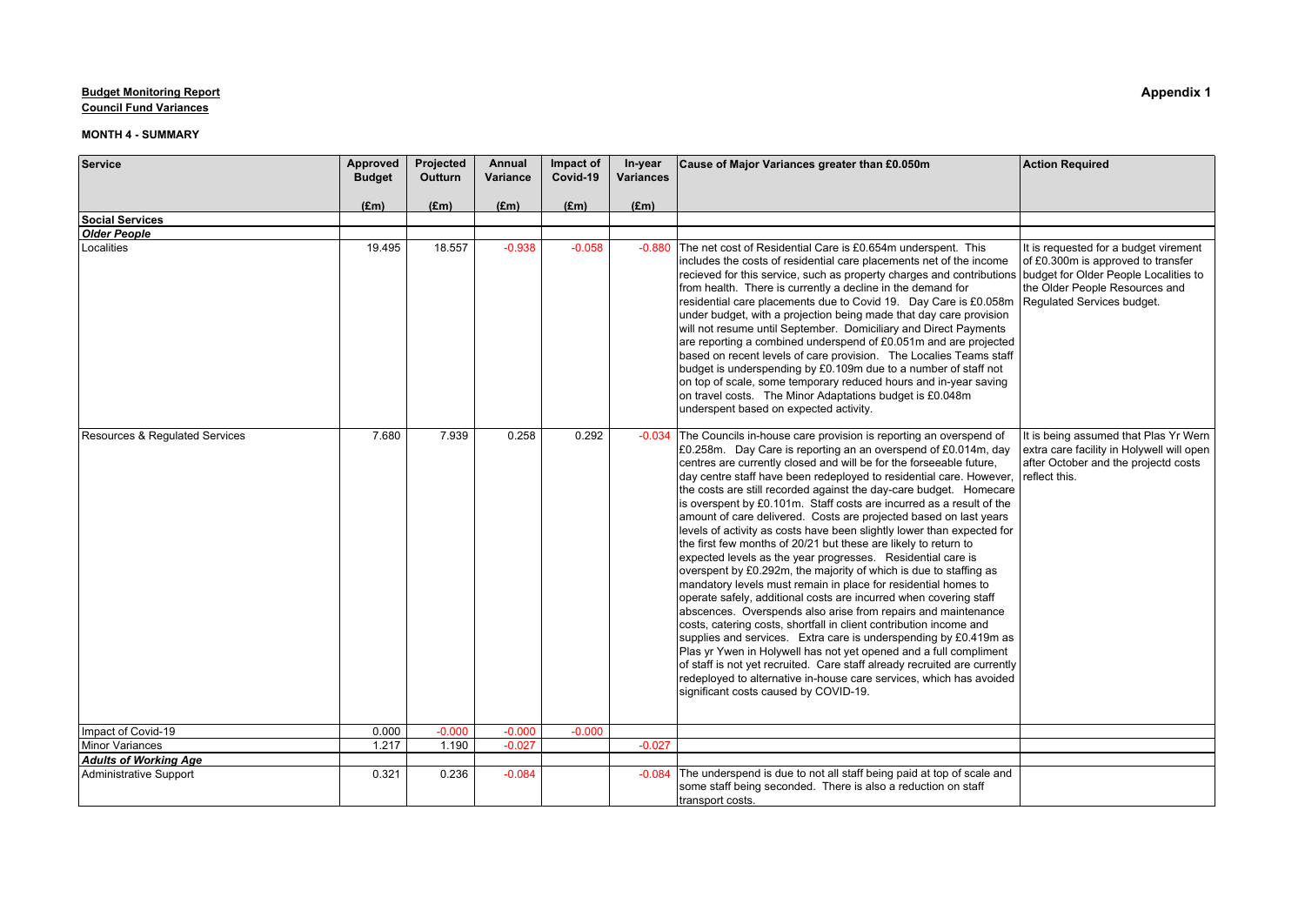**Council Fund Variances**

| Service                                           | Approved      | Projected     | Annual   | Impact of | In-year          | Cause of Major Variances greater than £0.050m                                                                                      | <b>Action Required</b>                                                      |
|---------------------------------------------------|---------------|---------------|----------|-----------|------------------|------------------------------------------------------------------------------------------------------------------------------------|-----------------------------------------------------------------------------|
|                                                   | <b>Budget</b> | Outturn       | Variance | Covid-19  | <b>Variances</b> |                                                                                                                                    |                                                                             |
|                                                   | $(\text{Em})$ | $(\text{Em})$ | (Em)     | (Em)      | (Em)             |                                                                                                                                    |                                                                             |
| Residential Placements                            | 1.297         | 1.894         | 0.597    |           | 0.597            | The outturn is the cost of social care for people supported within the                                                             | Individual care needs vary over time,                                       |
|                                                   |               |               |          |           |                  | Mental Health Service. These costs include nursing and residential<br>care, domiciliary care and Direct Payments.                  | sometimes suddenly, costs within the<br>budget are therefore subject to the |
|                                                   |               |               |          |           |                  |                                                                                                                                    | same volatility.                                                            |
| Minor Variances                                   | 29.602        | 29.421        | $-0.181$ |           |                  | -0.181 Accumulation of minor variances of less than £0.050m.                                                                       |                                                                             |
| <b>Children's Services</b>                        |               |               |          |           |                  |                                                                                                                                    |                                                                             |
| <b>Family Placement</b>                           | 2.621         | 2.830         | 0.209    |           |                  | 0.209 The overspend is due to current demands on the service from the                                                              |                                                                             |
|                                                   |               |               |          |           |                  | number of fostering placements, which in some instances avoid                                                                      |                                                                             |
|                                                   |               |               |          |           |                  | making an Out of County placement which would be more                                                                              |                                                                             |
|                                                   |               |               |          |           |                  | expensive. The main pressure areas are payments for foster<br>carers, foster agencies and special guardianship payments.           |                                                                             |
| Legal & Third Party                               | 0.204         | 0.529         | 0.325    |           |                  | 0.325 Legal costs are overspent due to the number of cases going through                                                           |                                                                             |
|                                                   |               |               |          |           |                  | the courts and the use of external legal professionals. Direct                                                                     |                                                                             |
|                                                   |               |               |          |           |                  | Payments have also increased in demand.                                                                                            |                                                                             |
| Professional Support                              | 5.270         | 5.590         | 0.320    |           |                  | 0.320 To support adequate levels of child protection, the established                                                              |                                                                             |
|                                                   |               |               |          |           |                  | staffing structure needs to be at a sufficient level to meet mandatory                                                             |                                                                             |
|                                                   |               |               |          |           |                  | safequarding standards. Vacancies are therefore minimised and                                                                      |                                                                             |
|                                                   |               |               |          |           |                  | additional temporary posts are sometimes required to be able to                                                                    |                                                                             |
|                                                   |               |               |          |           |                  | meet the challenges and demands of Childrens Services.                                                                             |                                                                             |
| Minor Variances                                   | 1.491         | 1.524         | 0.034    |           | 0.034            |                                                                                                                                    |                                                                             |
| Safequarding & Commissioning                      |               |               |          |           |                  |                                                                                                                                    |                                                                             |
| Charging Policy income                            | $-3.060$      | $-3.148$      | $-0.088$ |           | $-0.088$         | Charging policy income is expected to exceed the budgeted income                                                                   |                                                                             |
|                                                   |               |               |          |           |                  | and is based on the weekly charge cap and the number of service                                                                    |                                                                             |
|                                                   |               |               |          |           |                  | users who financial contribute to their care.                                                                                      |                                                                             |
| <b>Business Support Service</b>                   | 1.214         | 1.160         | $-0.054$ |           | $-0.054$         | Most of the variance is due to staff costs, whereby staff are not<br>being paid at top of scale and some staff opting out from the |                                                                             |
|                                                   |               |               |          |           |                  | Ipension scheme.                                                                                                                   |                                                                             |
| Management & Support                              | $-2.057$      | $-2.180$      | $-0.123$ |           | $-0.123$         | The underspend is due to not having to pay a financial contribution                                                                |                                                                             |
|                                                   |               |               |          |           |                  | to the Regional Collaboration Unit for 2020/21                                                                                     |                                                                             |
| Minor Variances                                   | 2.935         | 2.921         | $-0.014$ |           | $-0.014$         |                                                                                                                                    |                                                                             |
| <b>Total Social Services (excl Out of County)</b> | 68.228        | 68.463        | 0.234    | 0.234     | $-0.000$         |                                                                                                                                    |                                                                             |
|                                                   |               |               |          |           |                  |                                                                                                                                    |                                                                             |
| Out of County<br>Children's Services              | 7.437         | 7.552         | 0.115    |           |                  | 0.115 The projected overspend is based on the current cohort of                                                                    |                                                                             |
|                                                   |               |               |          |           |                  | placements and reflects the continuing high demand for Out of                                                                      | Continue to keep under close review<br>and explore future opportunities for |
|                                                   |               |               |          |           |                  | County care provision. The service remains highly volatile and the                                                                 | cost mitigation.                                                            |
|                                                   |               |               |          |           |                  | effects of lockdown may lead to further increases in the number of                                                                 |                                                                             |
|                                                   |               |               |          |           |                  | placenents as we approach the second half of the year.                                                                             |                                                                             |
|                                                   |               |               |          |           |                  |                                                                                                                                    |                                                                             |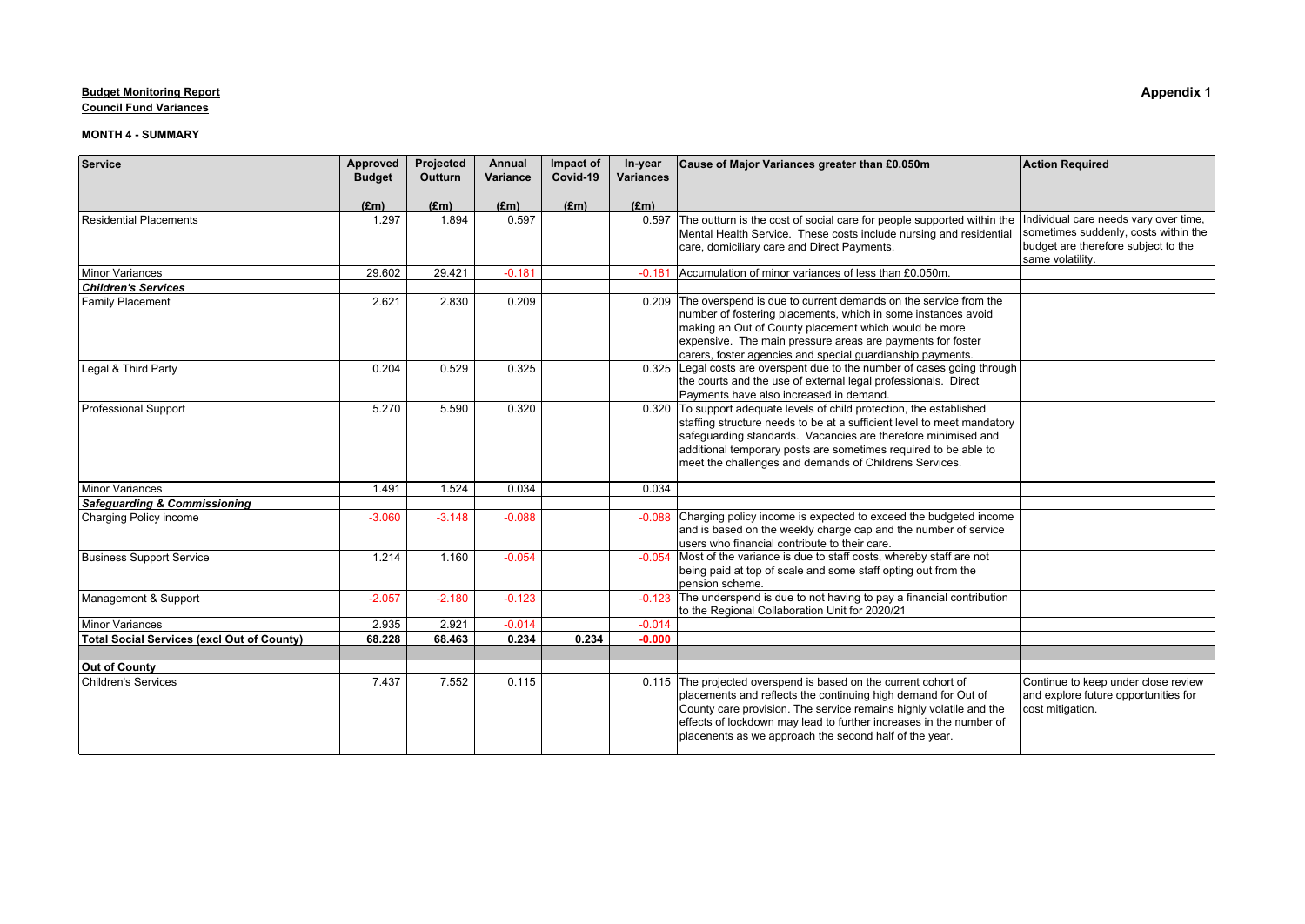**Council Fund Variances**

| Service                                 | Approved      | Projected      | Annual   | Impact of<br>Covid-19 | In-year          | Cause of Major Variances greater than £0.050m                                                                                                                                                                                                                                                                                                                                                                                                                                                                                                                                                                                                                                                                                                                                  | <b>Action Required</b>                                                                   |
|-----------------------------------------|---------------|----------------|----------|-----------------------|------------------|--------------------------------------------------------------------------------------------------------------------------------------------------------------------------------------------------------------------------------------------------------------------------------------------------------------------------------------------------------------------------------------------------------------------------------------------------------------------------------------------------------------------------------------------------------------------------------------------------------------------------------------------------------------------------------------------------------------------------------------------------------------------------------|------------------------------------------------------------------------------------------|
|                                         | <b>Budget</b> | <b>Outturn</b> | Variance |                       | <b>Variances</b> |                                                                                                                                                                                                                                                                                                                                                                                                                                                                                                                                                                                                                                                                                                                                                                                |                                                                                          |
|                                         | $(\text{Em})$ | $(\text{Em})$  | (Em)     | (Em)                  | (Em)             |                                                                                                                                                                                                                                                                                                                                                                                                                                                                                                                                                                                                                                                                                                                                                                                |                                                                                          |
| Education & Youth                       | 4.504         | 4.238          | $-0.266$ |                       | $-0.266$         | The projected underspend reflects the current cohort of Education<br>placements. It should again be noted that the service is highly<br>volatile and there is a potential for increased demand for Out of<br>County provision post lockdown following return to the changed<br>school environment with the possibility that some of the challenges<br>this will present may not be able to met from local provision.                                                                                                                                                                                                                                                                                                                                                           | Continue to keep under close review<br>and explore opportunities for cost<br>mitigation. |
| <b>Total Out of County</b>              | 11.940        | 11.789         | $-0.151$ | 0.000                 | $-0.151$         |                                                                                                                                                                                                                                                                                                                                                                                                                                                                                                                                                                                                                                                                                                                                                                                |                                                                                          |
| <b>Education &amp; Youth</b>            |               |                |          |                       |                  |                                                                                                                                                                                                                                                                                                                                                                                                                                                                                                                                                                                                                                                                                                                                                                                |                                                                                          |
| Integrated Youth Provision              | 1.351         | 1.127          | $-0.224$ | $-0.148$              | $-0.076$         | Includes a projected underspend of -£0.148m on Youth Centres due<br>to closures arising from COVID-19 safety measures producing<br>savings on building cleaning and some relief staffing costs. Also<br>includes a total saving of -£0.074m on the Youth Justice Service<br>mainly due to a delay in recruitment to a new post and savings on<br>equipment purchase and training.                                                                                                                                                                                                                                                                                                                                                                                              | Continue to review as part of the<br>ongoing challenge of non essential<br>spend.        |
| School Improvement Systems              | 1.709         | 1.573          | $-0.136$ | $-0.136$              |                  | Variance relates to significantly lower Summer Term 20 payments<br>due to COVID-19. Hours paid are based on an average for Jan/Feb<br>resulting in considerably lower expenditure in comparison to<br>previous years.                                                                                                                                                                                                                                                                                                                                                                                                                                                                                                                                                          |                                                                                          |
| School Planning & Provision             | 0.676         | 0.608          | $-0.068$ |                       |                  | -0.068 Projected underspend of -£0.043m on insurance liability claims plus<br>other minor underspends                                                                                                                                                                                                                                                                                                                                                                                                                                                                                                                                                                                                                                                                          |                                                                                          |
| Minor Variances                         | 5.016         | 4.990          | $-0.026$ |                       | $-0.026$         |                                                                                                                                                                                                                                                                                                                                                                                                                                                                                                                                                                                                                                                                                                                                                                                |                                                                                          |
| Total Education & Youth                 | 8.752         | 8.299          | $-0.453$ | $-0.284$              | $-0.169$         |                                                                                                                                                                                                                                                                                                                                                                                                                                                                                                                                                                                                                                                                                                                                                                                |                                                                                          |
| Schools                                 | 98.508        | 98.508         | $-0.000$ |                       |                  |                                                                                                                                                                                                                                                                                                                                                                                                                                                                                                                                                                                                                                                                                                                                                                                |                                                                                          |
|                                         |               |                |          |                       |                  |                                                                                                                                                                                                                                                                                                                                                                                                                                                                                                                                                                                                                                                                                                                                                                                |                                                                                          |
| <b>Streetscene &amp; Transportation</b> |               |                |          |                       |                  |                                                                                                                                                                                                                                                                                                                                                                                                                                                                                                                                                                                                                                                                                                                                                                                |                                                                                          |
| Service Deliverv                        | 8.685         | 8.940          | 0.256    |                       | 0.256            | The service has incurred additional revenue pressures from<br>responding to and resolving previously reported security measures<br>and remedial actions following vandalism at the Household<br>Recycling Centres. This matter has been widely reported during<br>2019-20 and has not abated. The monthly costs are now running at<br>up to £0.006m per month, mainly due to the introduction of a night<br>time presence on the sites. In addition a pressure has arisen around<br>Hire of Plant in operations which is a direct result of the delayed<br>delivery of equipment from JCB due to staff being currently on<br>furlough, every effort is being made to secure recovery of this<br>pressure via Welsh Government Grant Claims as a direct result of<br> COVID-19. |                                                                                          |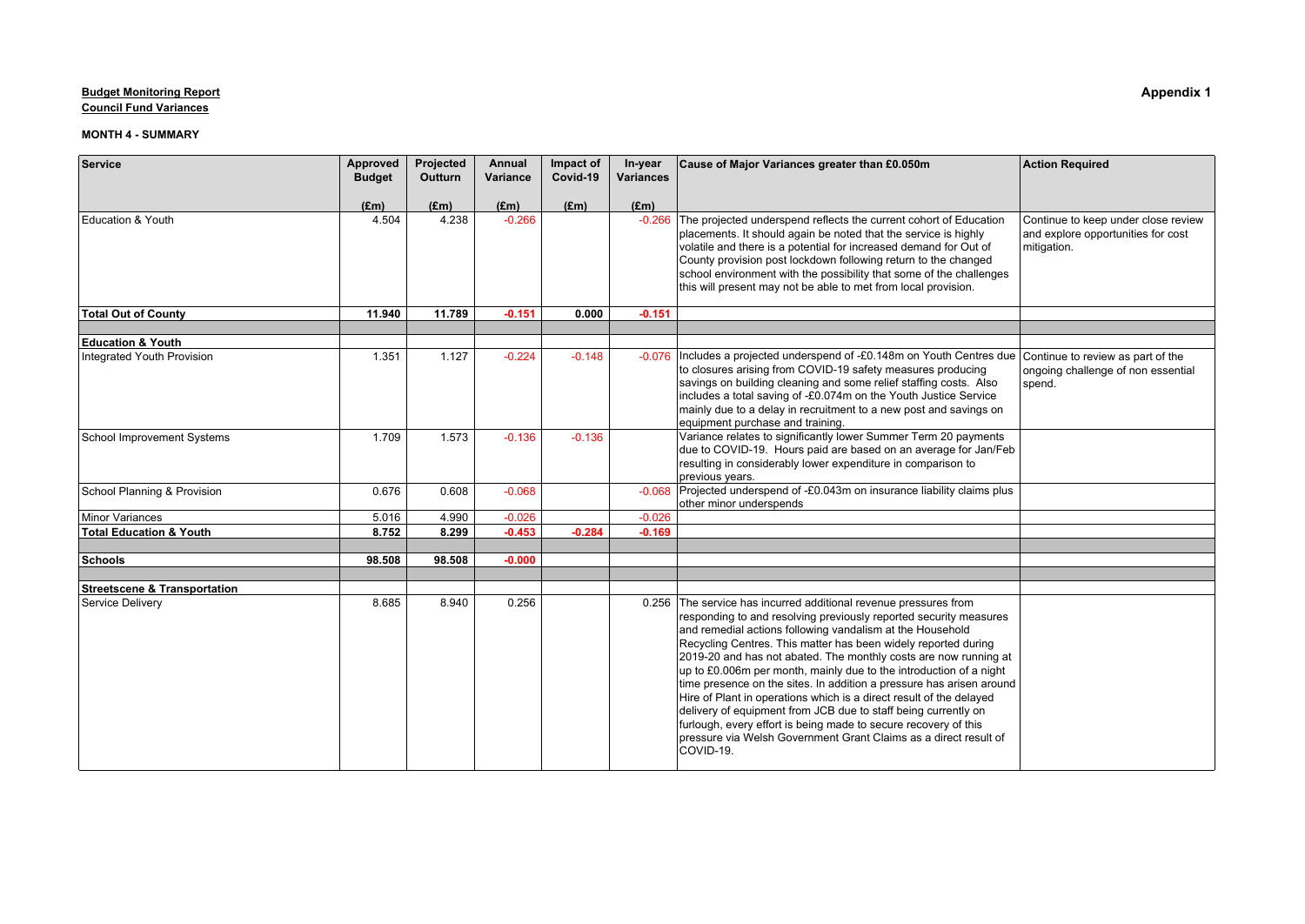**Council Fund Variances**

| Service                    | Approved<br><b>Budget</b> | Projected<br>Outturn | Annual<br>Variance | Impact of<br>Covid-19 | In-year<br><b>Variances</b> | Cause of Major Variances greater than £0.050m                                                                                                                                                                                                                                                                                                                                                                                                                                                                                                                                                                                                                                                                                                                                                                                                                                                                                                                                                                                                                                                                                                                                                                                                                                                                                                                                                                                                                                                                                                                                                        | <b>Action Required</b> |
|----------------------------|---------------------------|----------------------|--------------------|-----------------------|-----------------------------|------------------------------------------------------------------------------------------------------------------------------------------------------------------------------------------------------------------------------------------------------------------------------------------------------------------------------------------------------------------------------------------------------------------------------------------------------------------------------------------------------------------------------------------------------------------------------------------------------------------------------------------------------------------------------------------------------------------------------------------------------------------------------------------------------------------------------------------------------------------------------------------------------------------------------------------------------------------------------------------------------------------------------------------------------------------------------------------------------------------------------------------------------------------------------------------------------------------------------------------------------------------------------------------------------------------------------------------------------------------------------------------------------------------------------------------------------------------------------------------------------------------------------------------------------------------------------------------------------|------------------------|
|                            | $(\text{Em})$             | $(\text{Em})$        | $(\text{Em})$      | (Em)                  | (Em)                        |                                                                                                                                                                                                                                                                                                                                                                                                                                                                                                                                                                                                                                                                                                                                                                                                                                                                                                                                                                                                                                                                                                                                                                                                                                                                                                                                                                                                                                                                                                                                                                                                      |                        |
| Highways Network           | 7.659                     | 7.820                | 0.161              |                       |                             | 0.161 A pressure has previously been reported due to the Insurance<br>Premium Tax Levy which was introduced over the last few years.<br>The pressure has been reported over a period of time commencing<br>in the latter part of 2018-19 and formed a part of the overall financial<br>position of the Streetscene Portfolio. Inflation in relation to Street<br>Lighting energy is projected to be increased by £0.075m, but it is<br>anticipated that this can be met from a central inflation allocation<br>from Month 5. Any costs incurred as a direct result of the impact of<br>COVID-19 and any associated risk thereon have been redirected to<br>the COVID code and are now reported seperately in order to<br>stringently monitor progression toward successful application for<br>Welsh Government Grant funding.                                                                                                                                                                                                                                                                                                                                                                                                                                                                                                                                                                                                                                                                                                                                                                        |                        |
| Transportation             | 9.297                     | 9.247                | $-0.050$           |                       | $-0.050$                    | Increased transport provision to Children placed Out of County of<br>£0.044m. Discussions are ongoing with Social Services colleagues<br>around this. Following Welsh Government Guidance a number of<br>operators have been supported by receiving 75% of their contracted<br>values and the consequential mitigation of these payments has to<br>date covered the pressures identified above.                                                                                                                                                                                                                                                                                                                                                                                                                                                                                                                                                                                                                                                                                                                                                                                                                                                                                                                                                                                                                                                                                                                                                                                                      |                        |
| <b>Regulatory Services</b> | 4.740                     | 4.980                | 0.240              |                       |                             | 0.240 This service has experienced a downturn in the levels of income<br>generated by sales of Electricity and this is currently anticipated to<br>reach a level of some £0.120m during the year. All best efforts are<br>being used to identify any potential mitigations which may be<br>available. It should be noted that disposals of kerbside waste to<br>Parc Adfer, Thorncliffe and LWT have increased over the past few<br>months and are currently around 12% higher when comparing to<br>last year. This has resulted in increased costs of disposal. At month<br>4 the impact of this is approximately $£0.105m$ and this is included in<br>the associated forecast position for Streetscene. A business Case<br>for upgrades to the Standard Transfer Station includes a value for<br>the replacement of ageing plant and equipment. This is currently<br>assessed in the sum of approximately £0.030-£0.040m. There has<br>also been a downturn in the rebate for Co-mingled waste due to a<br>considerable drop in the value per ton of approximately £70 - £80<br>per ton. Car Parking Income continues to cause a pressure as<br>income is not reaching budgeted levels; any income loss as a result<br>of the suspension of charges and falling recycling income levels<br>have been reported to Welsh Govenment in line with the recently<br>submitted Income loss survey. All costs and associated risk in<br>relation to the impact of COVID have been redirected to the COVID<br>code in order that progression on successful Grant funding<br>applications can be undertaken. |                        |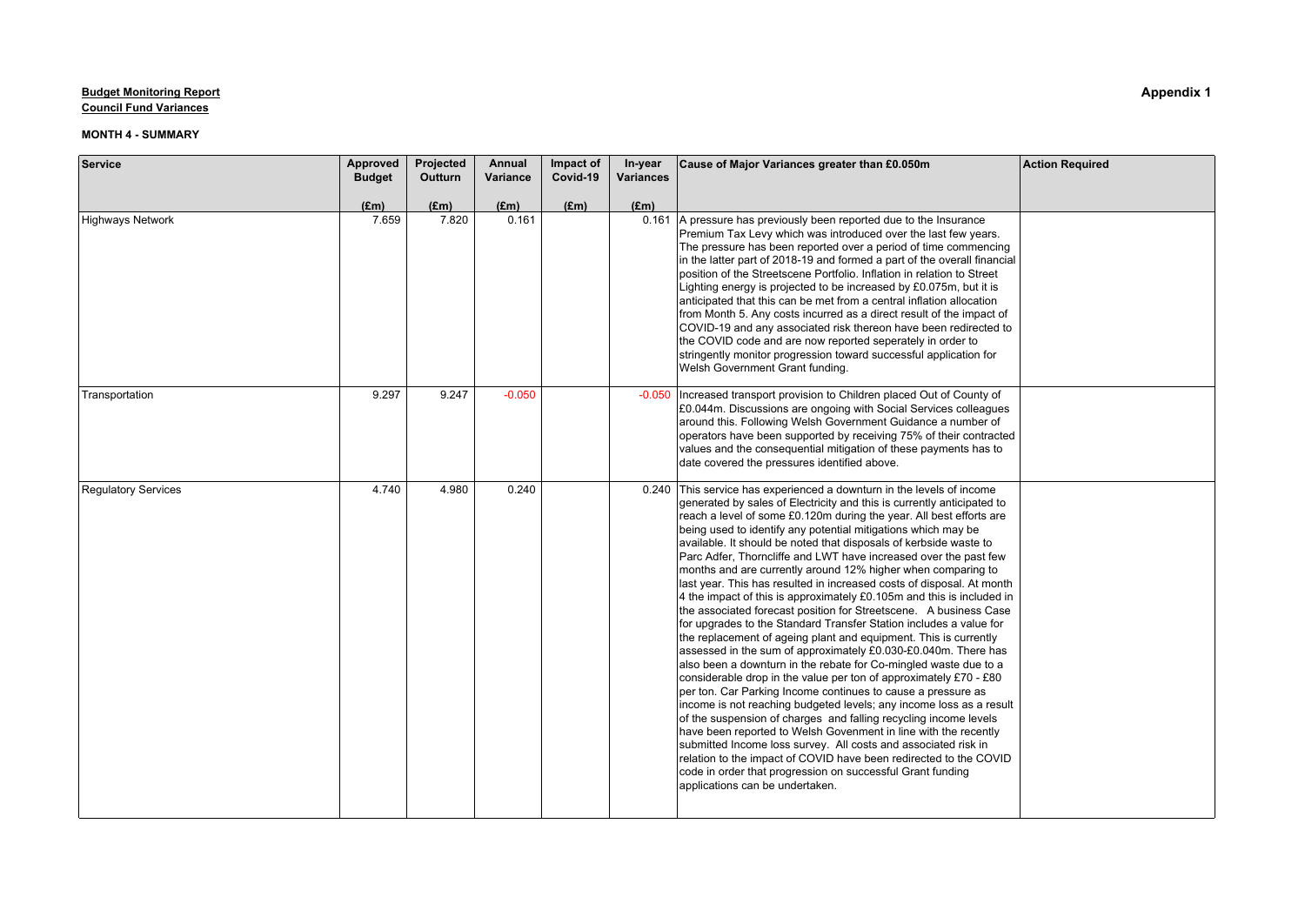**Council Fund Variances**

| Service                                            | Approved      | Projected      | Annual        | Impact of | In-year          | Cause of Major Variances greater than £0.050m                                                                                                                                                                                                                                                                                                                                                                                                                                                                                                                                                                                                                                                                                                                                                                                                                                                                                                                                                                           | <b>Action Required</b>                                                                                                                                                                                                                                                                            |
|----------------------------------------------------|---------------|----------------|---------------|-----------|------------------|-------------------------------------------------------------------------------------------------------------------------------------------------------------------------------------------------------------------------------------------------------------------------------------------------------------------------------------------------------------------------------------------------------------------------------------------------------------------------------------------------------------------------------------------------------------------------------------------------------------------------------------------------------------------------------------------------------------------------------------------------------------------------------------------------------------------------------------------------------------------------------------------------------------------------------------------------------------------------------------------------------------------------|---------------------------------------------------------------------------------------------------------------------------------------------------------------------------------------------------------------------------------------------------------------------------------------------------|
|                                                    | <b>Budget</b> | <b>Outturn</b> | Variance      | Covid-19  | <b>Variances</b> |                                                                                                                                                                                                                                                                                                                                                                                                                                                                                                                                                                                                                                                                                                                                                                                                                                                                                                                                                                                                                         |                                                                                                                                                                                                                                                                                                   |
|                                                    | $(\text{Em})$ | $(\text{Em})$  | $(\text{Em})$ | (Em)      | (Em)             |                                                                                                                                                                                                                                                                                                                                                                                                                                                                                                                                                                                                                                                                                                                                                                                                                                                                                                                                                                                                                         |                                                                                                                                                                                                                                                                                                   |
| Impact of Covid-19                                 | 0.000         | 0.855          | 0.855         | 0.855     |                  | Following a full reconciliation and review of Streetscene expenditure It should also be noted that following<br>and income loss relating to the Coronavirus Pandemic, all relevant<br>pressures have now been consolidated to one code. This has been<br>done in order to facilitate enhanced reporting and monitoring of the<br>impact. All risks identified are now recorded in this forecast and at<br>month 4 they include; £0.150m Agency and overtime, £0.550m net<br>car parking income loss (reduced following receipt of the first<br>tranche of Welsh Government Income Loss funding), £0.080m in<br>relation to additional vehicles and fuel and £0.075m in relation to<br>additional private contractors and plant hire.                                                                                                                                                                                                                                                                                    | the disallowing of expenditure from<br>claims to Welsh Government of the<br>Grass Cutting contract, let due to all<br>operatives being diverted to waste<br>routes, an application for £0.042m<br>has been made for the release of part<br>of the £3m COVID-19 Contingency<br>Reserve allocation. |
| <b>Total Streetscene &amp; Transportation</b>      | 30.380        | 31.841         | 1.461         | 0.855     | 0.606            |                                                                                                                                                                                                                                                                                                                                                                                                                                                                                                                                                                                                                                                                                                                                                                                                                                                                                                                                                                                                                         |                                                                                                                                                                                                                                                                                                   |
|                                                    |               |                |               |           |                  |                                                                                                                                                                                                                                                                                                                                                                                                                                                                                                                                                                                                                                                                                                                                                                                                                                                                                                                                                                                                                         |                                                                                                                                                                                                                                                                                                   |
| Planning, Environment & Economy<br><b>Business</b> | 1.684         | 1.736          | 0.053         |           |                  | 0.053 Historic income target £0.025m remains unrealised, minor variances                                                                                                                                                                                                                                                                                                                                                                                                                                                                                                                                                                                                                                                                                                                                                                                                                                                                                                                                                |                                                                                                                                                                                                                                                                                                   |
|                                                    |               |                |               |           |                  | across the service                                                                                                                                                                                                                                                                                                                                                                                                                                                                                                                                                                                                                                                                                                                                                                                                                                                                                                                                                                                                      |                                                                                                                                                                                                                                                                                                   |
| Development                                        | 0.015         | 0.203          | 0.188         | 0.295     | $-0.107$         | Pressure within the Building Control service is due in the main, to<br>delays in sourcing core materials means that the construction<br>industry is operating at a low level of capacity. This is resulting in a<br>projected Building Control fee income loss of £0.200m for the<br>financial year, with £0.050m able to offset this from the WG Income<br>Loss fund. There has been a lull in the property market affecting a<br>reduced need for Land Charge searches adding to the overspend.<br>An estimated reduction of 60% on fees and charges would result in<br>a shortfall of £0.095m for the financial year, with £0.020m<br>recoverable from the WG Income Loss fund. Planning fee income is<br>forecast to be £0.210m short in a full year, but this is offset by<br>£0.105m funding from the WG Income Loss Fund for April to June.<br>The overall variance is further mitigated by a confirmed Fee<br>increase for planning and related applications of approx 20% with<br>effect from 24 August, 2020. |                                                                                                                                                                                                                                                                                                   |
| Access                                             | 1.307         | 1.361          | 0.053         | 0.050     |                  | 0.003 Minor variances across the service each below £0.025m                                                                                                                                                                                                                                                                                                                                                                                                                                                                                                                                                                                                                                                                                                                                                                                                                                                                                                                                                             |                                                                                                                                                                                                                                                                                                   |
| Regeneration                                       | 0.508         | 0.659          | 0.151         | 0.110     | 0.041            | There has been a significant impact on income levels following the<br>closure of Markets in the first quarter of the financial year.                                                                                                                                                                                                                                                                                                                                                                                                                                                                                                                                                                                                                                                                                                                                                                                                                                                                                    |                                                                                                                                                                                                                                                                                                   |
| Minor Variances                                    | 2.208         | 2.228          | 0.020         |           | 0.020            |                                                                                                                                                                                                                                                                                                                                                                                                                                                                                                                                                                                                                                                                                                                                                                                                                                                                                                                                                                                                                         |                                                                                                                                                                                                                                                                                                   |
| <b>Total Planning &amp; Environment</b>            | 5.723         | 6.187          | 0.465         | 0.455     | 0.010            |                                                                                                                                                                                                                                                                                                                                                                                                                                                                                                                                                                                                                                                                                                                                                                                                                                                                                                                                                                                                                         |                                                                                                                                                                                                                                                                                                   |
|                                                    |               |                |               |           |                  |                                                                                                                                                                                                                                                                                                                                                                                                                                                                                                                                                                                                                                                                                                                                                                                                                                                                                                                                                                                                                         |                                                                                                                                                                                                                                                                                                   |
| People & Resources                                 |               |                |               |           |                  |                                                                                                                                                                                                                                                                                                                                                                                                                                                                                                                                                                                                                                                                                                                                                                                                                                                                                                                                                                                                                         |                                                                                                                                                                                                                                                                                                   |
| HR & OD                                            | 2.383         | 2.376          | $-0.007$      |           |                  |                                                                                                                                                                                                                                                                                                                                                                                                                                                                                                                                                                                                                                                                                                                                                                                                                                                                                                                                                                                                                         |                                                                                                                                                                                                                                                                                                   |
| Corporate Finance                                  | 2.073         | 2.080          | 0.007         |           |                  |                                                                                                                                                                                                                                                                                                                                                                                                                                                                                                                                                                                                                                                                                                                                                                                                                                                                                                                                                                                                                         |                                                                                                                                                                                                                                                                                                   |
| <b>Total People &amp; Resources</b>                | 4.456         | 4.456          | 0.000         | 0.000     |                  |                                                                                                                                                                                                                                                                                                                                                                                                                                                                                                                                                                                                                                                                                                                                                                                                                                                                                                                                                                                                                         |                                                                                                                                                                                                                                                                                                   |
| Governance                                         |               |                |               |           |                  |                                                                                                                                                                                                                                                                                                                                                                                                                                                                                                                                                                                                                                                                                                                                                                                                                                                                                                                                                                                                                         |                                                                                                                                                                                                                                                                                                   |
|                                                    |               |                |               |           |                  |                                                                                                                                                                                                                                                                                                                                                                                                                                                                                                                                                                                                                                                                                                                                                                                                                                                                                                                                                                                                                         |                                                                                                                                                                                                                                                                                                   |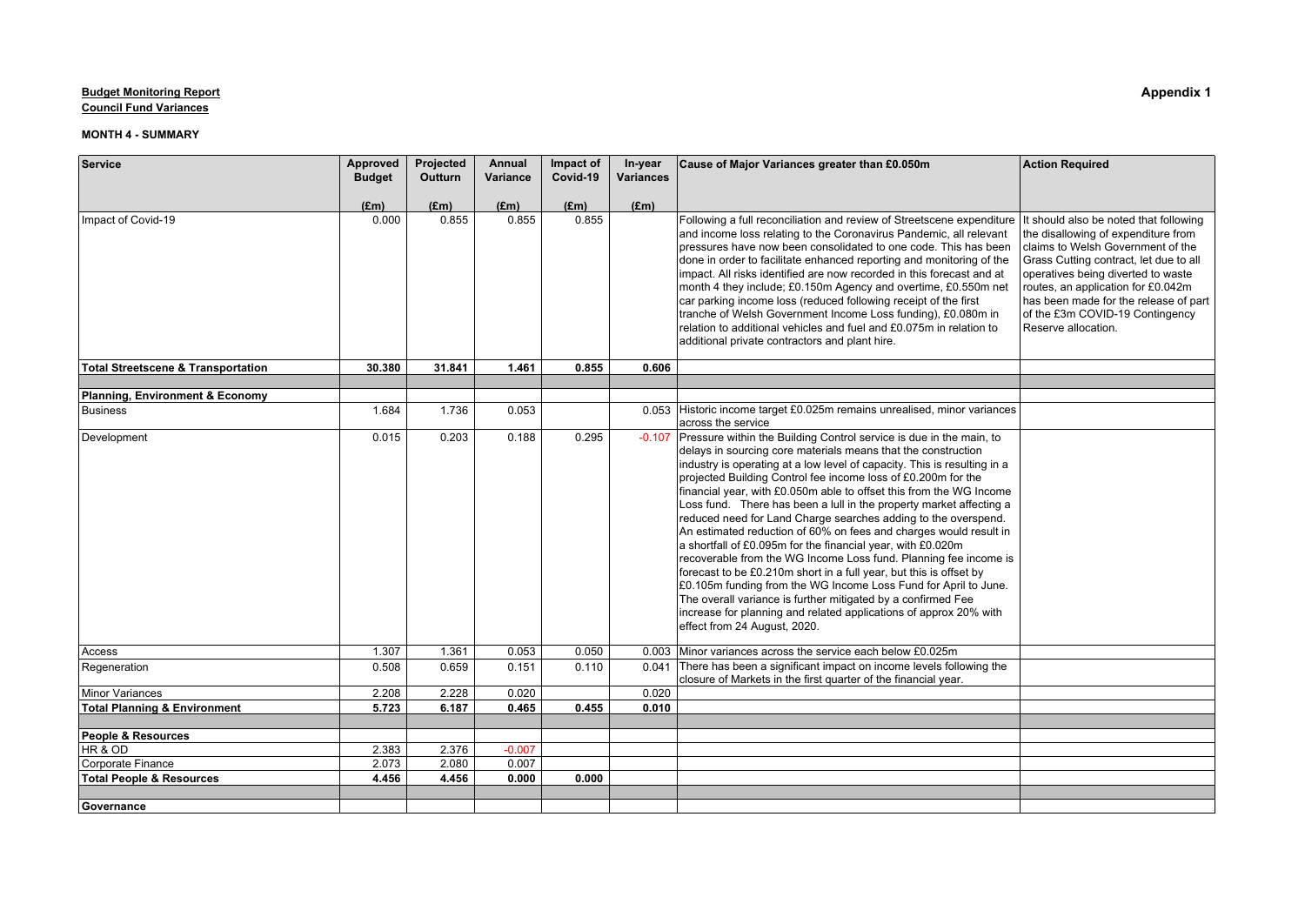**Council Fund Variances**

| Service                                                  | Approved      | Projected     | Annual        | Impact of<br>Covid-19 | In-year          | Cause of Major Variances greater than £0.050m                                                                                                                                                                                                                                                                                                                                                                                                                                                                             | <b>Action Required</b> |
|----------------------------------------------------------|---------------|---------------|---------------|-----------------------|------------------|---------------------------------------------------------------------------------------------------------------------------------------------------------------------------------------------------------------------------------------------------------------------------------------------------------------------------------------------------------------------------------------------------------------------------------------------------------------------------------------------------------------------------|------------------------|
|                                                          | <b>Budget</b> | Outturn       | Variance      |                       | <b>Variances</b> |                                                                                                                                                                                                                                                                                                                                                                                                                                                                                                                           |                        |
|                                                          | $(\text{Em})$ | $(\text{Em})$ | $(\text{Em})$ | (Em)                  | $(\text{Em})$    |                                                                                                                                                                                                                                                                                                                                                                                                                                                                                                                           |                        |
| <b>Legal Services</b>                                    | 0.730         | 0.903         | 0.173         |                       |                  | 0.173 Overspend as a result of employing locums covering absence to<br>ensure continuing client service delivery in the area of child<br>protection £0.132m; together with previous years efficiency target<br>that was dependant on demand reduction in another service that<br>has not occurred, thereby preventing the consequent achievement<br>of the efficiency £0.091m. Total overspend is mitigated by vacant<br>posts, expected fee income and commitment challenge across the<br>service.                       |                        |
| Ііст                                                     | 4.427         | 4.362         | $-0.065$      |                       | $-0.065$         | In year efficiency on Telecommunications due to contract 'free<br>minutes' £0.033m. Minor variances across the service each less<br>than £0.025m                                                                                                                                                                                                                                                                                                                                                                          |                        |
| <b>Customer Services</b>                                 | 0.724         | 0.795         | 0.071         | 0.071                 |                  | Within the Registration Service there is an estimated loss of income<br>for the remainder of the year due to fee income from the<br>cancellation and suspension of wedding ceremonies due to the<br>pandemic, after taking account of WG Income Loss funding for April<br>to June.                                                                                                                                                                                                                                        |                        |
| Revenues                                                 | 0.034         | 0.571         | 0.537         | 0.537                 |                  | The national lockdown restrictions have resulted in the cessation of<br>all recovery activities for the in-house bailiff team including<br>enforcement duties. The level of financial risk will be dependent on<br>how long enforcement restrictions are in place. Only when<br>lockdown restrictions ease sufficiently to allow enforcement duties to<br>resume will income levels increase however this will be mitigated by<br>the potential for an additional resource to assist in clearing the<br>backlog of cases. |                        |
| Minor Variances                                          | 3.274         | 3.177         | $-0.097$      |                       | $-0.097$         | Accumulation of minor variances of less than £0.050m.                                                                                                                                                                                                                                                                                                                                                                                                                                                                     |                        |
| <b>Total Governance</b>                                  | 9.188         | 9.807         | 0.619         | 0.608                 | 0.012            |                                                                                                                                                                                                                                                                                                                                                                                                                                                                                                                           |                        |
|                                                          |               |               |               |                       |                  |                                                                                                                                                                                                                                                                                                                                                                                                                                                                                                                           |                        |
| <b>Strategic Programmes</b>                              |               |               |               |                       |                  |                                                                                                                                                                                                                                                                                                                                                                                                                                                                                                                           |                        |
| Strategic Programmes                                     | 5.018         | 4.815         | $-0.203$      |                       | $-0.203$         | The Climate Change Levy (formerly the Carbon Reduction Levy)<br>was in prior years paid as a separate one-off charge. However, from<br>2019/20, the energy provider changed the way they issued costs for<br>CCL and these charges are now included in service specific utility<br>bills within the centralised budgets in Housing & Assets, thus<br>providing a projected £0.202m underspend from the centrally held<br>budget in Strategic Programmes.                                                                  |                        |
| <b>Total Strategic Programmes</b>                        | 5.018         | 4.816         | $-0.202$      | 0.000                 | $-0.203$         |                                                                                                                                                                                                                                                                                                                                                                                                                                                                                                                           |                        |
|                                                          |               |               |               |                       |                  |                                                                                                                                                                                                                                                                                                                                                                                                                                                                                                                           |                        |
| <b>Housing &amp; Assets</b><br><b>Enterprise Centres</b> | $-0.217$      | $-0.128$      | 0.090         |                       |                  | 0.090 Pressure due to loss of income in respect of void units                                                                                                                                                                                                                                                                                                                                                                                                                                                             |                        |
| <b>Property Asset And Development</b>                    | 0.442         | 0.353         | $-0.088$      |                       | $-0.088$         | Mainly staffing cost savings pending completion of restructure                                                                                                                                                                                                                                                                                                                                                                                                                                                            |                        |
| Caretaking & Security                                    | 0.262         | 0.198         | $-0.064$      |                       | $-0.064$         | Staffing savings not needing to be covered whilst Council buildings<br>are only partly occupied                                                                                                                                                                                                                                                                                                                                                                                                                           |                        |
| <b>Centralised Costs</b>                                 | 3.353         | 2.610         | $-0.743$      |                       | $-0.743$         | Overall savings predominantly as a result of the demolition of Phase<br>3 & 4 of County Hall. A reduction in gas and electric prices also<br>contributing to the underspend.                                                                                                                                                                                                                                                                                                                                              |                        |